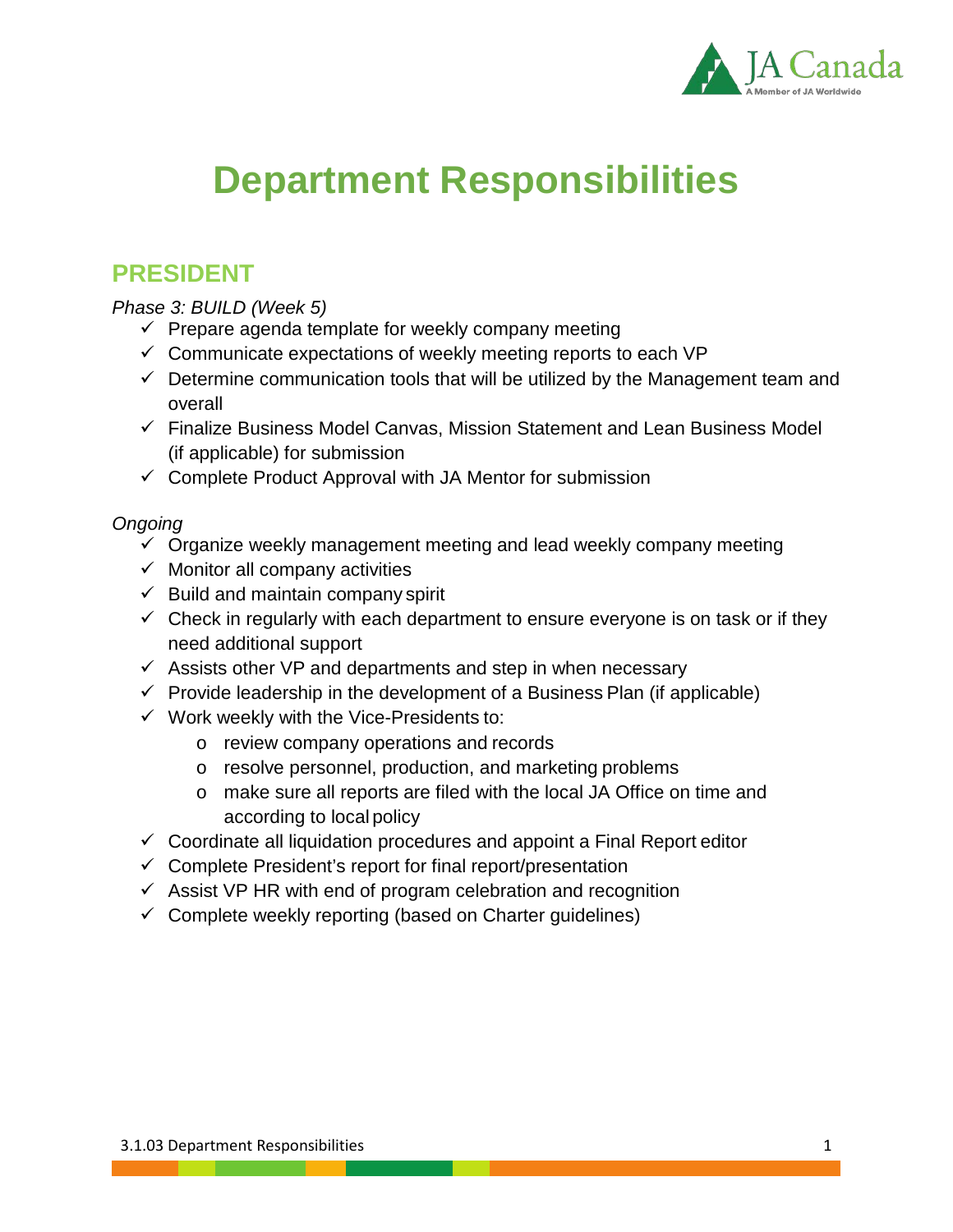

# **FINANCE DEPARTMENT**

#### **Managed by the VP Finance**

*Phase 3: BUILD (Week 5)*

- $\checkmark$  Prepare startup expenses
- $\checkmark$  Develop budget
- $\checkmark$  Finalize break-even analysis
- $\checkmark$  Sell shares

- $\checkmark$  Utilize and keep up to date the financial record keeping system provided by JA
- $\checkmark$  Receive and disburse all company money
	- write and record company cheques or cash transactions
	- make deposits
	- record all financial transactions in the record-keeping system
	- keep money and records safe and secure
- $\checkmark$  Provide weekly financial report
- $\checkmark$  Administer Payroll (as determined by the Employee Handbook)
- $\checkmark$  Produce an income statement and a balance sheet
- $\checkmark$  Establish accounting and inventory records (in collaboration with Production)
- $\checkmark$  Manage cash transaction system
- $\checkmark$  Prepare summary financial statements
- $\checkmark$  Complete Financial section in business plan (if applicable) and final report/presentation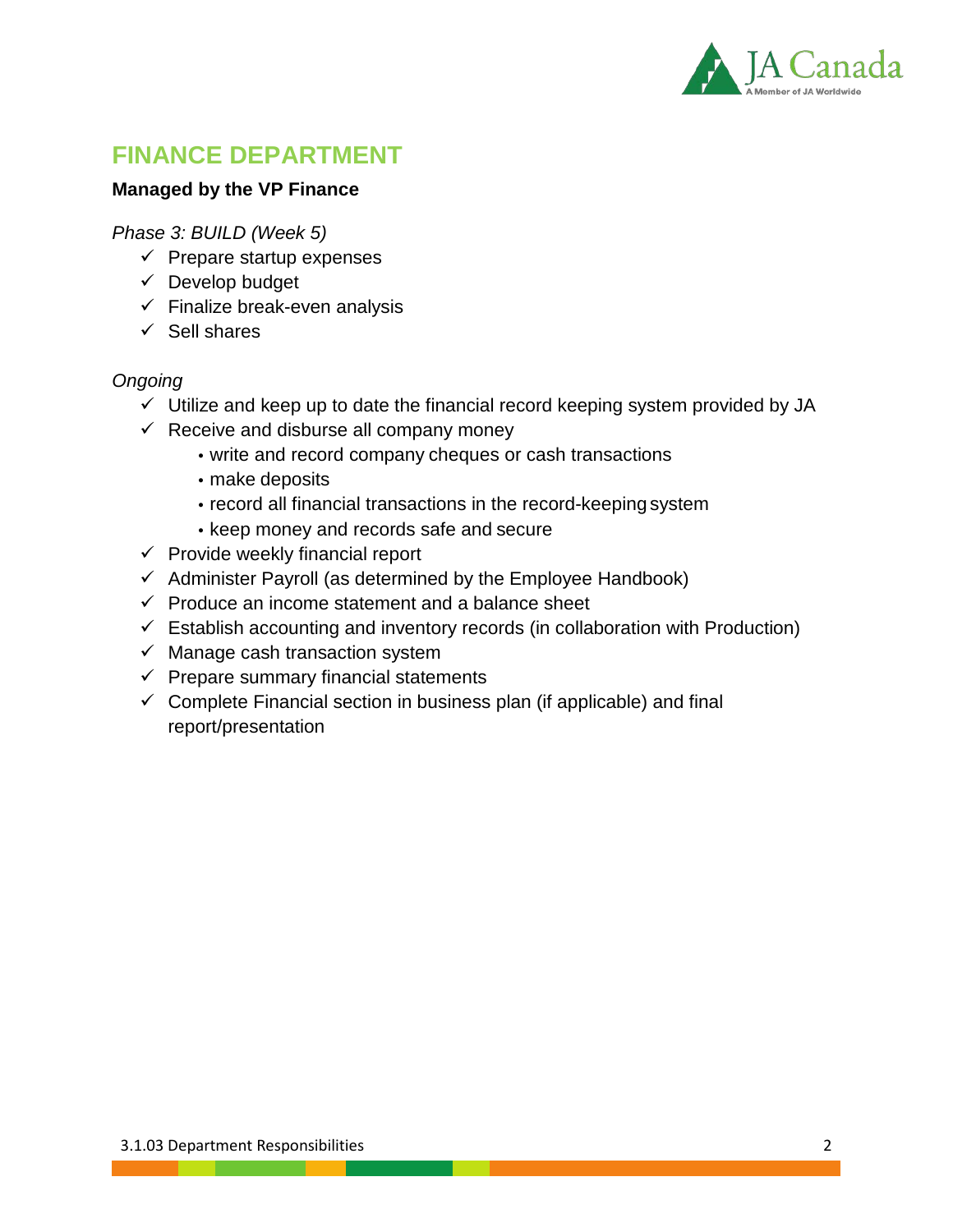

# **HUMAN RESOURCES DEPARTMENT**

#### **Managed by the VP HR**

#### *Phase 3: BUILD (Week 5)*

- $\checkmark$  Review Employee Handbook template and finalize for submission
- $\checkmark$  Take over taking employee attendance using the established procedure
- $\checkmark$  Decide on team building activities

- $\checkmark$  Provide staffing information updates during weekly meeting
- $\checkmark$  Help keep Company morale up
- $\checkmark$  Keep employee hours up to date
- $\checkmark$  Approve payment of payroll
- $\checkmark$  Take minutes during meetings
- $\checkmark$  Deal with employee tardiness and discipline as needed
- $\checkmark$  Create staff schedule for sales opportunities as needed
- $\checkmark$  Complete HR section in business plan (if applicable) and final report/presentation
- $\checkmark$  Develop employee and volunteer recognition procedure
- $\checkmark$  Evaluation of staff
	- o Create a mid-term check-in interview (employee performance review)
	- o Create an exit interview
- $\checkmark$  Plan (with President) end of program celebration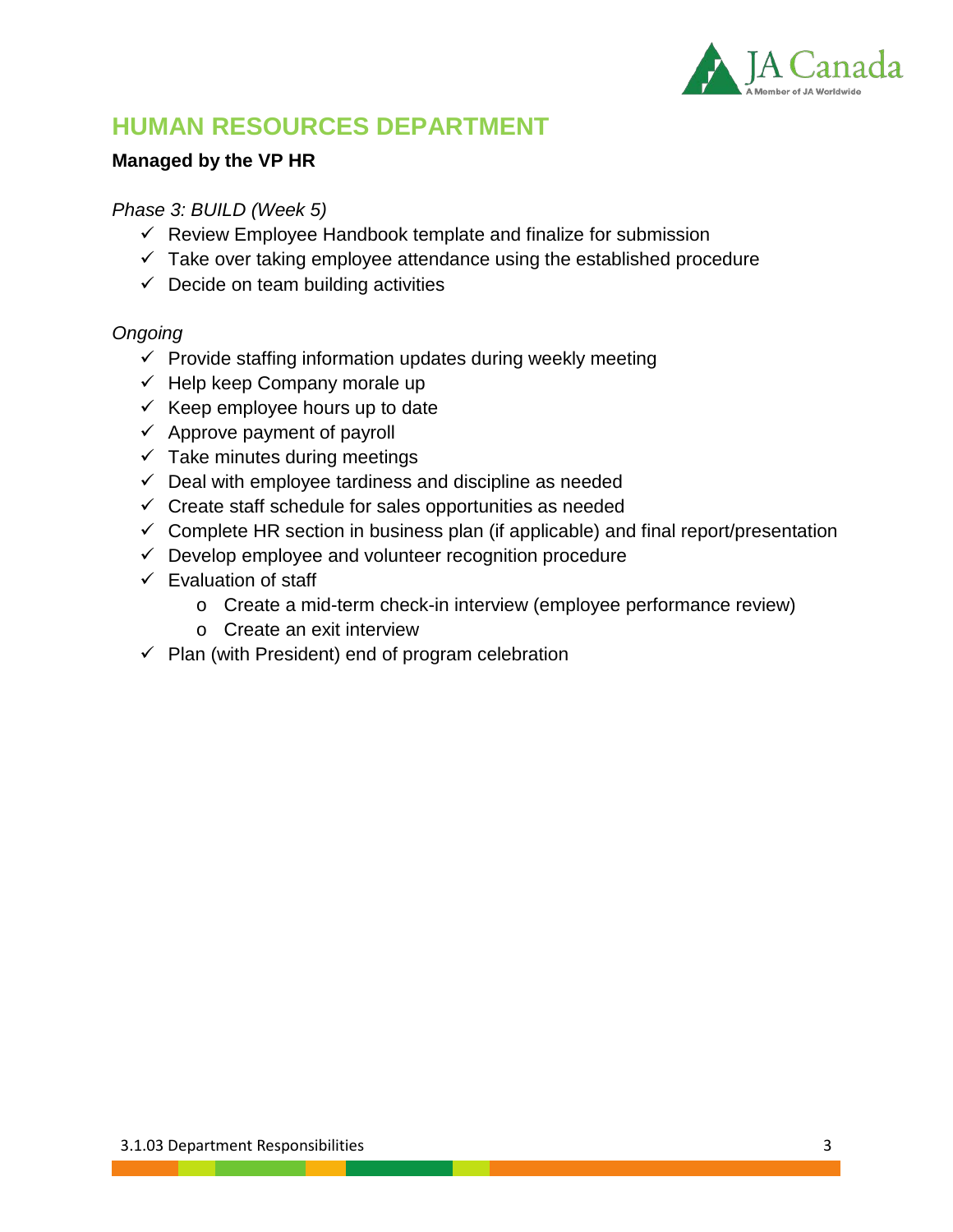

# **PRODUCTION DEPARTMENT**

#### **Managed by the VP Production**

#### *Phase 3: BUILD (Week 5)*

- $\checkmark$  Finalize prototyping and test production process
- $\checkmark$  Source raw materials
- $\checkmark$  Purchase materials for production
- $\checkmark$  Train employees for production
- $\checkmark$  Develop purchasing procedures with VP Sales
- $\checkmark$  Determine all packaging needed and coordinate with VP Marketing

#### *Ongoing*

- $\checkmark$  Develop quality control measures
- $\checkmark$  Provide weekly update on products produced, sold and inventory
- $\checkmark$  Maintain supply of materials for production
- $\checkmark$  Maintain an inventory system
	- o Maintain inventory list and account of supplies
- $\checkmark$  Provide statistics/info needed by other depts.
- $\checkmark$  Complete Production section in business plan (if applicable) and final report/presentation

# **MARKETING DEPARTMENT**

#### **Managed by the VP Marketing**

*Phase 3: BUILD (Week 5)*

- $\checkmark$  Develop a marketing plan in conjunction with Sales Team
	- o Conduct market research
	- o Who, How, When, Where will you advertise your product/service
- $\checkmark$  Create a brand for your Company
- $\checkmark$  Create logo and slogan
- $\checkmark$  Develop your marketing plan –flyers, TV, radio, etc.
- $\checkmark$  Prepare your sales approach with VP Sales

#### *Ongoing*

- $\checkmark$  Work with VP Production to create packaging
- $\checkmark$  Provide weekly update on Marketing tactics, successes and challenges
- $\checkmark$  Produce your advertising and promotional materials
- $\checkmark$  Complete Marketing section in business plan (if applicable) and final report/presentation

3.1.03 Department Responsibilities 4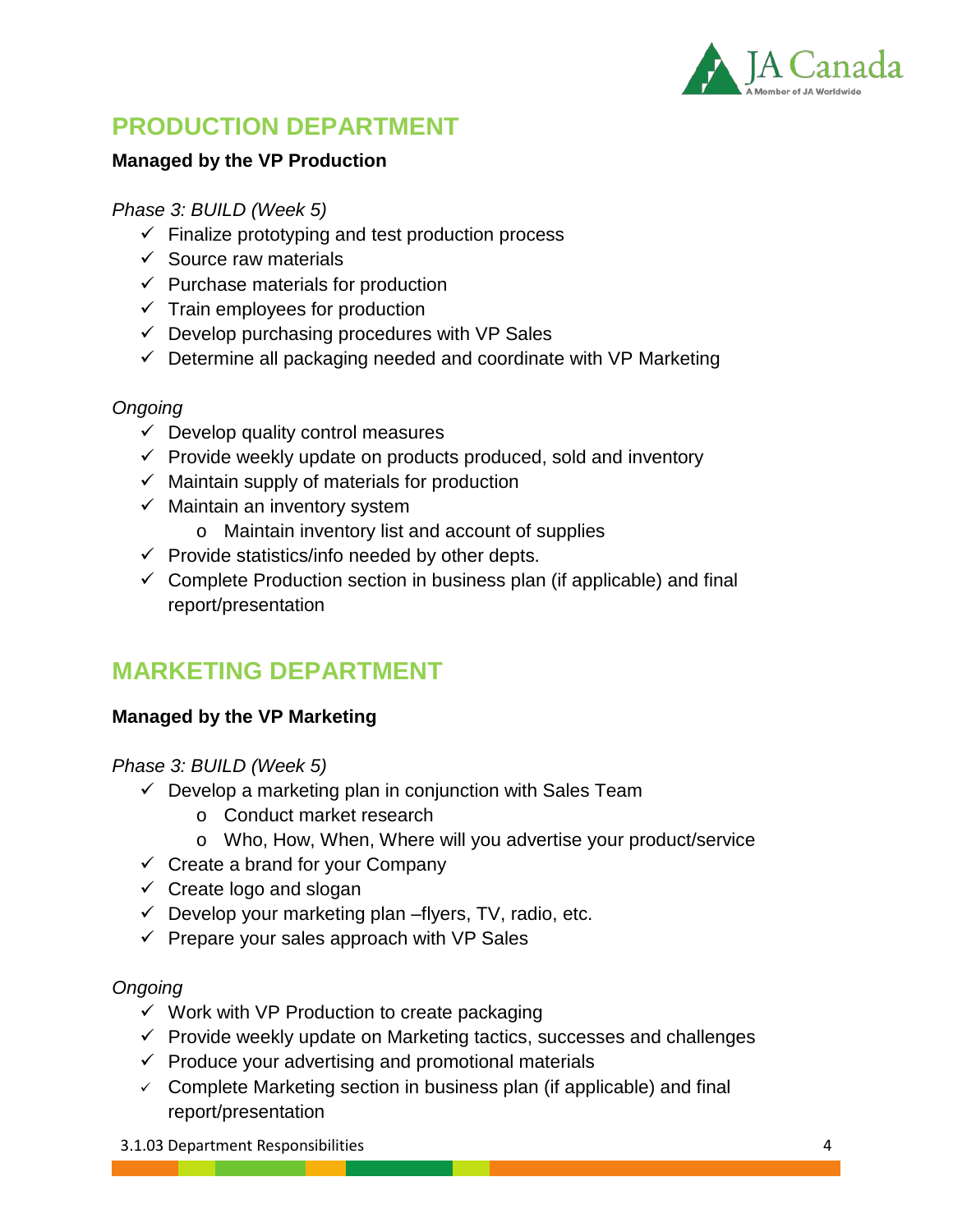

# **SALES DEPARTMENT**

#### **Managed by the VP Sales**

#### *Phase 3: BUILD (Week 5)*

- $\checkmark$  Develop a marketing plan in conjunction with Sales Team
	- o Who, How, When, Where will you advertise your product/service
- $\checkmark$  Prepare your sales approach with VP Marketing
	- o Train employees on how to complete sales slips
	- o Train employees on sales pitch
- $\checkmark$  Plan sales events
	- o Research potential sales opportunities
	- o Make calls to secure sales opportunities

#### *Ongoing*

- $\checkmark$  Provide sales report at weekly meeting
- $\checkmark$  Manage all sales functions
- $\checkmark$  Record individual sales
- $\checkmark$  Determine sales incentive strategy
- $\checkmark$  Monitor finished inventory, especially inventory checked out to sales team
- $\checkmark$  Complete Sales section in business plan (if applicable) and final report/presentation
- $\checkmark$  Record individual employee sales

# **TECHNOLOGY DEPARTMENT**

#### **Managed by the VP of Technology**

#### *Phase 3: BUILD (Week 5)*

- $\checkmark$  Works closely with Marketing and Sales
- $\checkmark$  Determine the best means of social media (Facebook/ twitter) and online promotion, and create accounts

- $\checkmark$  Ensure information security including passwords and privacy settings
- $\checkmark$  Update and monitor online social accounts
- $\checkmark$  Support requests from other depts.
- $\checkmark$  Complete Technology section in business plan and final report/presentation